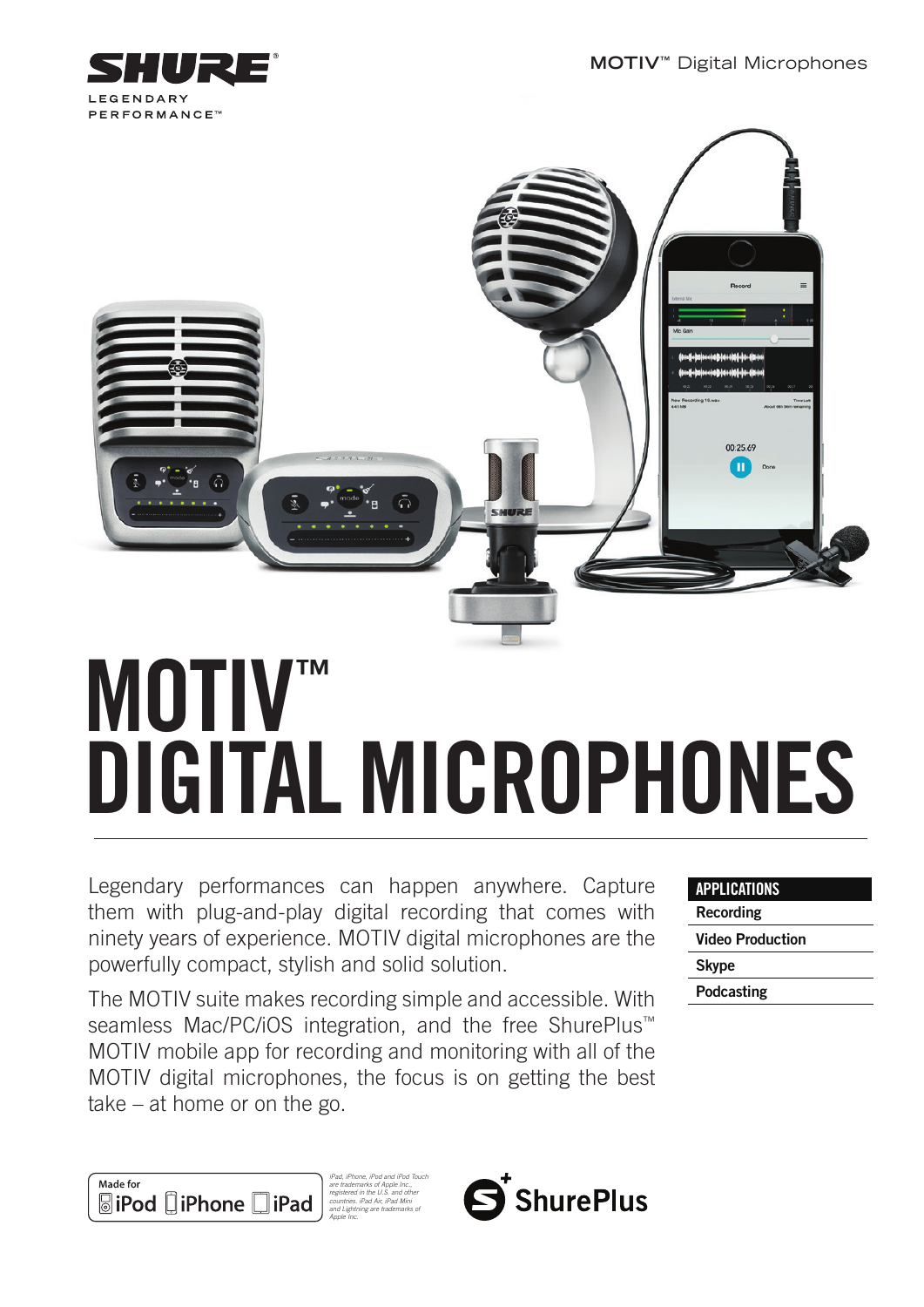## MV5-LTG Digital Condenser Microphone

#### **Overview**

Engineered for quick and easy portable use, the MOTIV™ MV5 Digital condenser microphone delivers convenient, high-quality plug<br>and play audio capture with any iOS, Mac or PC device. Featuring three onboard DSP presets (Vo includes an integrated headphone output for real time monitoring without latency. Tested to the same rigorous quality standards as all Shure products, a low-profile, retro-inspired industrial design is optimized for portable applications and comes in a choice of colors. Ships complete with a detachable desktop stand to easily integrate into any creative space.

#### Features

- Apple MFi (Made for iPhone/iPod/iPad) Certified for direct connection to any iOS device without the need for any additional
- adapters or connection kits. 3 DSP Preset Modes (Vocals, Flat, Instrument)
- Automatically applies gain, EQ, compression and limiting for optimal results
- Built-in headphone output for real-time monitoring without latency Custom-tuned microphone capsule provides best-in-class audio
- 
- Available in 2 colors: grey with black foam and black with red foam Included anodized aluminum desktop stand and integrated thread mount compatible with any standard ¼" camera tripod
- thread
- Low-profile, portable design measures only 7 cm tall (14 cm on included stand) Includes MicroB-to-USB cable and MicroB-to-Lightning® cable
- 

#### System Requirements

Windows: Windows 7, Windows 8; 64 MB minimum RAM; USB 2.0 Macintosh: OSX Lion 10.7, OSX Mountain Lion 10.8, OSX Mavericks 10.9, OSX Yosemite 10.10; 64 MB minimum RAM; USB 2.0<br>iOS 7.0 and higher: iPhone 5, iPhone 5c, iPhone 5s, iPhone 6, iPhone 6 Plus; iPod touch 5th generation; i

#### Product Specifications

| Yes                                                                                                                                                      |
|----------------------------------------------------------------------------------------------------------------------------------------------------------|
| Voice/Instrument/Flat                                                                                                                                    |
| Electret condenser (16 mm)                                                                                                                               |
| Unidirectional (cardioid)                                                                                                                                |
| Up to 24-bit/48 kHz                                                                                                                                      |
| 20 Hz to 20,000 Hz                                                                                                                                       |
| $0$ to $+36$ dB                                                                                                                                          |
| -40 dBFS/Pa at 1 kHz<br>1 Pa=94 SPL                                                                                                                      |
| 130 dB SPL                                                                                                                                               |
| $3.5$ mm                                                                                                                                                 |
| Powered through USB or Lightning connector                                                                                                               |
| Yes                                                                                                                                                      |
| Included                                                                                                                                                 |
| 1/4", 20-thread (standard tripod mount)                                                                                                                  |
| PC/ABS with Die-Cast Zinc Frame                                                                                                                          |
| Without Mounting Stand: 90 g<br>With Mounting Stand: 160 g                                                                                               |
| Without Mounting Stand: $66 \times 67 \times 65$ mm H $\times$ W $\times$ D<br>With Mounting Stand: $89 \times 142 \times 97$ mm H $\times$ W $\times$ D |
| 1 m MicroB-to-USB cable and MicroB-to-Lightning cable                                                                                                    |
|                                                                                                                                                          |

#### Available SKUs

| MV5-B-LTG | Black with read foam, included stand, MicroB-to-Lightning cable and MicroB-to-USB cable |
|-----------|-----------------------------------------------------------------------------------------|
| MV5-LTG   | Grey with black foam, included stand, MicroB-to-Lightning cable and MicroB-to-USB cable |

#### Accessories

| <b>AMV5-DS</b> | Desktop Stand                   |  |
|----------------|---------------------------------|--|
| <b>AMV-USB</b> | MicroB-to-USB Cable (1 m)       |  |
| <b>AMV-LTG</b> | MicroB-to-Lightning Cable (1 m) |  |











MV5

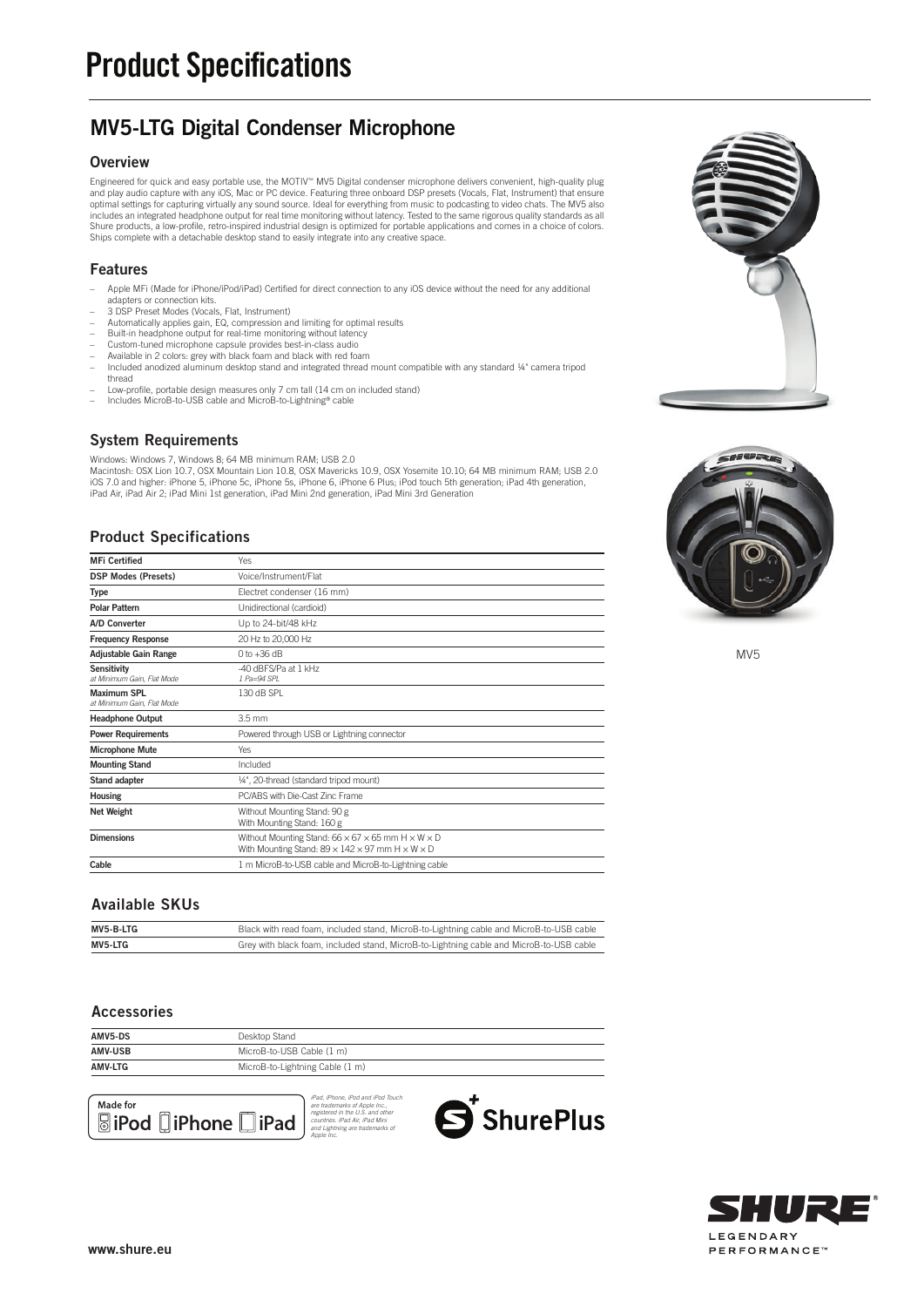## MV51 Digital Large Diaphragm Condenser Microphone

#### **Overview**

Specifically engineered for high-quality digital audio capture, the all-digital MOTIV™ MV51 large-diaphragm condenser microphone<br>seamlessly connects to any iOS, Mac or PC for the ultimate in convenience of digital recordin gain, mute and headphone volume adjustments. The 25 mm capsule element provides unmatched audio results, which are easily<br>monitored in real-time (without latency) via the built in 3.5 mm headphone output. The striking vint construction includes an integrated kickstand compatible with any standard mic stand, making the MV51 a complete recording solution when convenience is required without sacrifice.

#### Features

- Apple MFi (Made for iPhone/iPod/iPad) Certified for direct connection to any iOS device without the need for any additional
- adapters or connection kits. 5 DSP Preset Modes (Speech, Singing, Flat, Acoustic Instrument, Loud)
- Automatically adjusts Gain, EQ, Compression and Limiting for optimal results
- Front Panel Touch Controls for mode selection, headphone volume, microphone gain, and mute – Built In Headphone Output for real-time monitoring without latency
- 
- 25 mm microphone capsule element provides best-in-class audio Integrated Rear Kickstand provides optimal positioning on any desktop
- 
- Includes standard 5/8" thread to mount on any microphone stand Includes (1) MicroB-to-USB Cable and (1) MicroB-to-Lightning® Cable
- All-Metal Construction, vintage-inspired design

#### System Requirements

Windows: Windows 7, Windows 8; 64 MB minimum RAM; USB 2.0

Macintosh: OSX Lion 10.7, OSX Mountain Lion 10.8, OSX Mavericks 10.9, OSX Yosemite 10.10; 64 MB minimum RAM; USB 2.0<br>iOS 7.0 and higher: iPhone 5, iPhone 5c, iPhone 5s, iPhone 6, iPhone 6 Plus; iPod touch 5th generation; i

#### Product Specifications

| <b>MFi Certified</b>                             | <b>Yes</b>                                              |
|--------------------------------------------------|---------------------------------------------------------|
| <b>DSP Modes (Presets)</b>                       | Speech/Singing/Acoustic/Loud/Flat                       |
| <b>Type</b>                                      | Electret condenser, 25 mm                               |
| <b>Polar Pattern</b>                             | Unidirectional (cardioid)                               |
| A/D Converter                                    | Up to 24-bit/48 kHz                                     |
| <b>Frequency Response</b>                        | 20 Hz to 20,000 Hz                                      |
| <b>Adjustable Gain Range</b>                     | $0$ to $+36$ dB                                         |
| <b>Sensitivity</b><br>at Minimum Gain, Flat Mode | -39 dBFS/Pa at 1 kHz<br>$1 Pa=94 SPI$                   |
| <b>Maximum SPL</b><br>at Minimum Gain, Flat Mode | 130 dB SPL                                              |
| <b>Headphone Output</b>                          | $3.5$ mm                                                |
| <b>Power Requirements</b>                        | Powered through USB or Lightning connector              |
| <b>Microphone Mute</b>                           | Yes                                                     |
| <b>Mounting Stand</b>                            | Built-in                                                |
| Stand adapter                                    | 5/8", 27-thread (standard microphone stand mount)       |
| <b>Housing</b>                                   | All-metal construction                                  |
| Net Weight                                       | 575g                                                    |
| <b>Dimensions</b>                                | $128 \times 86 \times 70$ mm $H \times W \times D$      |
| Cable                                            | 1 m MicroB-to-USB cable, 1 m. MicroB-to-Lightning cable |
|                                                  |                                                         |



MV51 Microphone, one (1) MicroB-to-USB cable and one (1) MicroB-to-Lightning cable

#### Accessories

| <b>AMV-USB</b> | MicroB-to-USB Cable (1 m)       |
|----------------|---------------------------------|
| <b>AMV-LTG</b> | MicroB-to-Lightning Cable (1 m) |











MV51

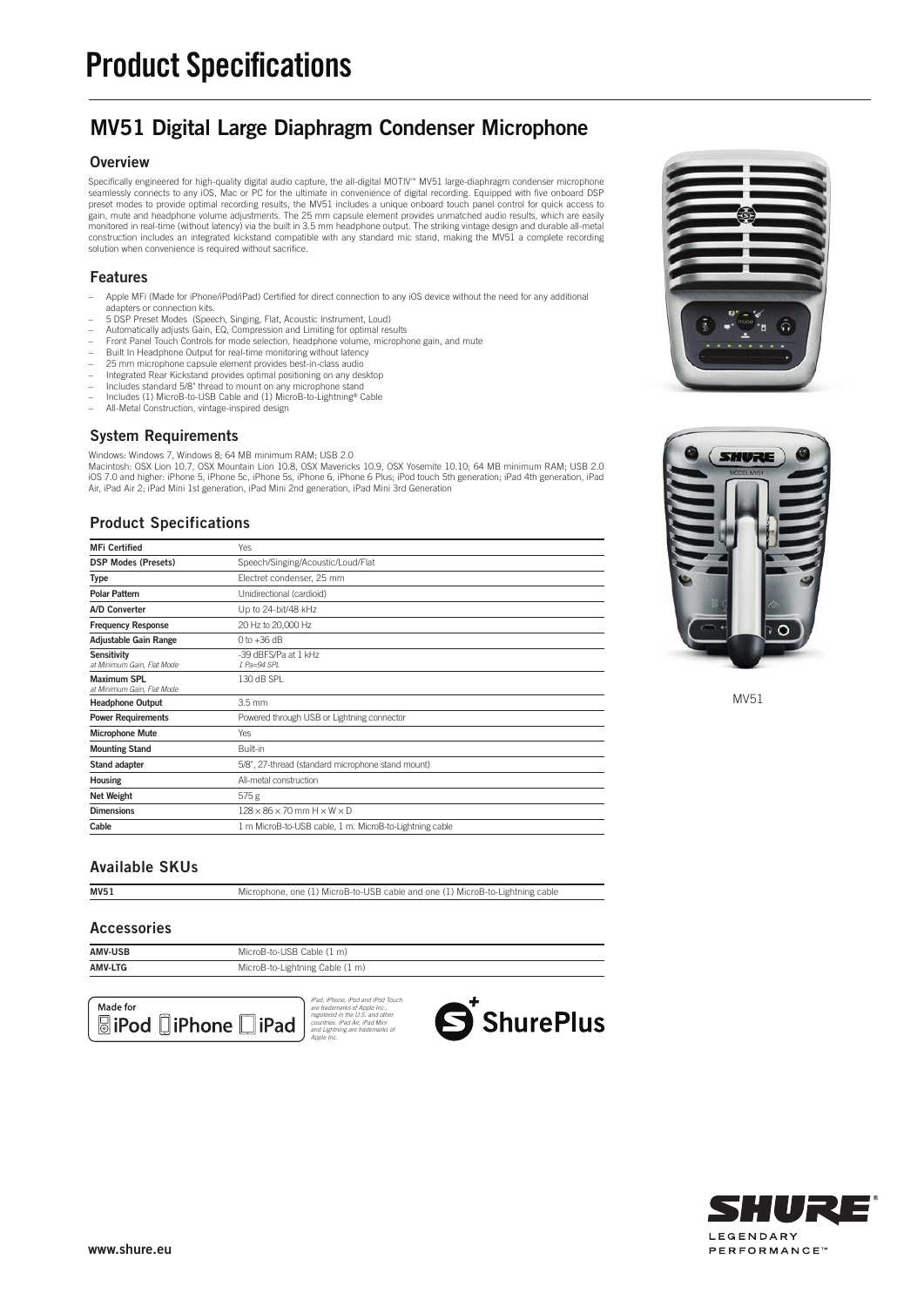## MV88 Digital Stereo Condenser Microphone

#### **Overview**

With an innovative mid-side architecture for clean, clear stereo sound, the MOTIV''' MV88 Digital Stereo Condenser Microphone<br>directly connects to any Apple iPhone, iPod or iPad equipped with a Lightning® connector to capt flexible microphone position, even in video applications. Five built-in DSP preset modes (Speech, Singing, Flat, Acoustic Instrument,<br>Loud) can be accessed via the ShurePlus™ MOTIV™ Recording App, a free download from the also allows for real-time adjustments (without latency) including microphone gain, stereo width, and high-quality 24-bit/48 kHz<br>recording for optimal results in virtually any environment. Shure-tested, all-metal constructi any environment.

#### Features

- MFi certified compatible with all iOS devices equipped with a Lightning connector
- Matched cardioid and bi-directional 1 cm cartridges for best-in-class audio Mid-side architecture for a phase-perfect, clear stereo image
- 
- 5 DSP preset modes (Speech, Singing, Flat, Acoustic Instrument, Loud) Automatically adjusts EQ, compression and limiting for optimal results
- -
	-
- Innovative hinge/rotation design supports multiple recording angles, including video applications<br>– Free ShurePlus™ MOTIV recording app featuring:<br>– 24-bit/48 khz .wav (uncompressed) recording<br>– Control over DSP mode se
- capsule selection, Left-Right Swap, 5-band EQ and compression/limiting
- All-metal construction engineered to withstand the most demanding recording conditions

#### System Requirements

iOS 7.0 and higher: iPhone 5, iPhone 5c, iPhone 5s, iPhone 6, iPhone 6 Plus; iPod touch 5th generation; iPad 4th generation, iPad<br>Air, iPad Air 2; iPad Mini 1st generation, iPad Mini 2nd generation, iPad Mini 3rd Generatio

#### Product Specifications

| <b>MFi Certified</b>                             | Yes                                                               |
|--------------------------------------------------|-------------------------------------------------------------------|
| <b>DSP Modes (Presets)</b>                       | Speech/Singing/Acoustic/Loud/Flat                                 |
| <b>Transducer Type</b>                           | Cardioid (1 cm) + Bidirectional Condenser Cartridge (1 cm)        |
| <b>Polar Pattern Selections</b>                  | Adjustable Width Stereo/Mono Bidirectional/Mono Cardioid/Mid-Side |
| <b>A/D Converter</b>                             | Up to 24-bit/48 kHz                                               |
| <b>Frequency Response</b>                        | 20 Hz to 20,000 Hz                                                |
| <b>Adjustable Gain Range</b>                     | $0$ to $+36$ dB                                                   |
| <b>Sensitivity</b><br>at Minimum Gain, Flat Mode | -37 dBFS/Pa at 1 kHz<br>$1 Pa=94 SPI$                             |
| <b>Maximum SPL</b><br>at Minimum Gain, Flat Mode | 120 dB SPL                                                        |
| Limiter                                          | <b>Yes</b>                                                        |
| Compressor                                       | Yes (adjustable)                                                  |
| Equalizer                                        | 5-band EQ                                                         |
| <b>Power Requirements</b>                        | Powered through Lightning connector                               |
| <b>Housing</b>                                   | All-metal construction                                            |
| Net Weight                                       | 41 <sub>g</sub>                                                   |
| <b>Dimensions</b>                                | $67 \times 25 \times 35$ mm $H \times W \times D$                 |

#### Available SKUs

MV88 Microphone with foam windscreen and zippered carrying case

#### Accessories

| AMV88-FUR       | Rycote® Windjammer® for MV88     |
|-----------------|----------------------------------|
| <b>AMV88-WS</b> | Foam windscreen                  |
| AMV88-CC        | Zippered carrying case           |
| 95A13511        | Headphone monitor adapting cable |



MV88

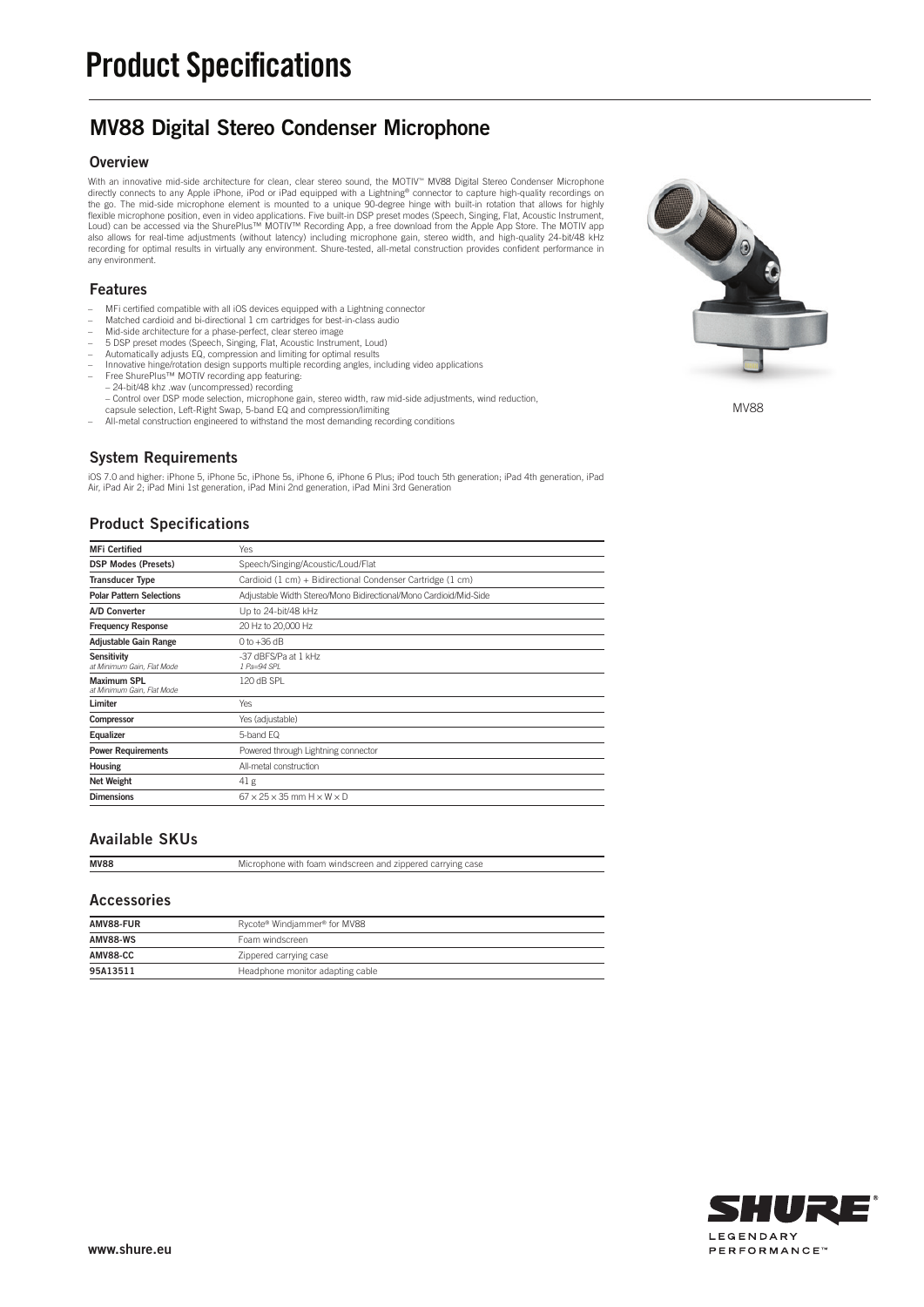## MVi-LTG Digital Audio Interface

#### **Overview**

Delivering the convenience of a professional sound studio on the go, the MOTIV MVi Portable Digital Audio Interface connects any standard XLR microphone or 6,3 mm plug guitar, bass, or keyboard to any iOS device, Mac or PC for seamless, high-quality<br>audio capture. Equipped with 5 built-in DSP preset modes (Speech, Singing, Flat, Acoustic Instrum unique onboard touch panel control for quick access to gain, mute and headphone volume adjustments in real time without latency. A portable, low-profile footprint with all-metal construction that is designed, built and rigorously tested by Shure to ensure reliable performance in any environment.

#### Features

- Apple MFi (Made for iPhone/iPod/iPad) Certified for direct connection to any iOS device without the need for any additional
- adapters or connection kits Discrete JFET Class A buffered instrument preamplifier input for exceptional tone and clarity
- Supplies 12-48v phantom power (12v–iOS/48v–USB)
- 5 DSP Preset Modes (Speech, Singing, Flat, Acoustic Instrument, Loud) Automatically adjusts EQ, Compression and Limiting for optimal results
- 
- Front Panel Touch Controls for mode selection, headphone volume, microphone gain, and mute Built In Headphone Output for real-time monitoring without latency
- 
- Combo Jack connects XLR microphone or 6,3 mm plug guitar/bass/keyboard – Includes (1) MicroB-to-USB Cable and MicroB-to-Lightning® cable
- All-metal Construction designed, built and rigorously tested by Shure

#### System Requirements

Windows: Windows 7, Windows 8; 64 MB minimum RAM; USB 2.0 Macintosh: OSX Lion 10.7, OSX Mountain Lion 10.8, OSX Mavericks 10.9, OSX Yosemite 10.10; 64 MB minimum RAM; USB 2.0<br>iOS 7.0 and higher: iPhone 5, iPhone 5c, iPhone 5s, iPhone 6, iPhone 6 Plus; iPod touch 5th generation; i Air, iPad Air 2; iPad Mini 1st generation, iPad Mini 2nd generation, iPad Mini 3rd Generation

#### Product Specifications

| <b>MFi Certified</b>                                    | <b>Yes</b>                                                |
|---------------------------------------------------------|-----------------------------------------------------------|
| <b>DSP Modes (Presets)</b>                              | Speech/Singing/Acoustic/Loud/Flat                         |
| Input                                                   | Combination XLR and 6.35 mm TRS                           |
| Input Impedance                                         | 3-pin XLR: $>2$ k $\Omega$<br>6.3 mm TRS: $>1$ M $\Omega$ |
| <b>Bit Depth</b>                                        | 16-bit/24-bit                                             |
| <b>Sampling Rate</b>                                    | 44.1/48 kHz                                               |
| <b>Frequency Response</b><br>at minimum gain, flat mode | 20 Hz to 20,000 Hz                                        |
| <b>Adjustable Gain Range</b>                            | 3-pin XLR: 0 to +36 dB<br>6,3 mm TRS: +9 dB               |
| <b>Maximum Input Level</b>                              | 3-pin XLR: 0 dBV<br>6,3 mm TRS: +9 dBV                    |
| <b>Headphone Output</b>                                 | $3.5$ mm                                                  |
| <b>Power Requirements</b>                               | Powered through USB or Lightning connector                |
| <b>Phantom Power</b>                                    | USB: +48 VDC<br>$iOS: +12 VDC$                            |
| <b>Input Mute</b>                                       | Yes                                                       |
| <b>Housing</b>                                          | All-metal construction                                    |
| <b>Net Weight</b>                                       | 310g                                                      |
| <b>Dimensions</b>                                       | $42 \times 84 \times 72$ mm $H \times W \times D$         |
| Cable                                                   | 1 m MicroB-to-USB cable, 1 m MicroB-to-Lightning cable    |

#### Available SKUs

MVi-LTG Interface, one (1) MicroB-to-USB cable and one (1) MicroB-to-Lightning cable

#### Accessories

| <b>AMV-USB</b> | MicroB-to-USB Cable (1 m)       |
|----------------|---------------------------------|
| <b>AMV-LTG</b> | MicroB-to-Lightning Cable (1 m) |









MVi